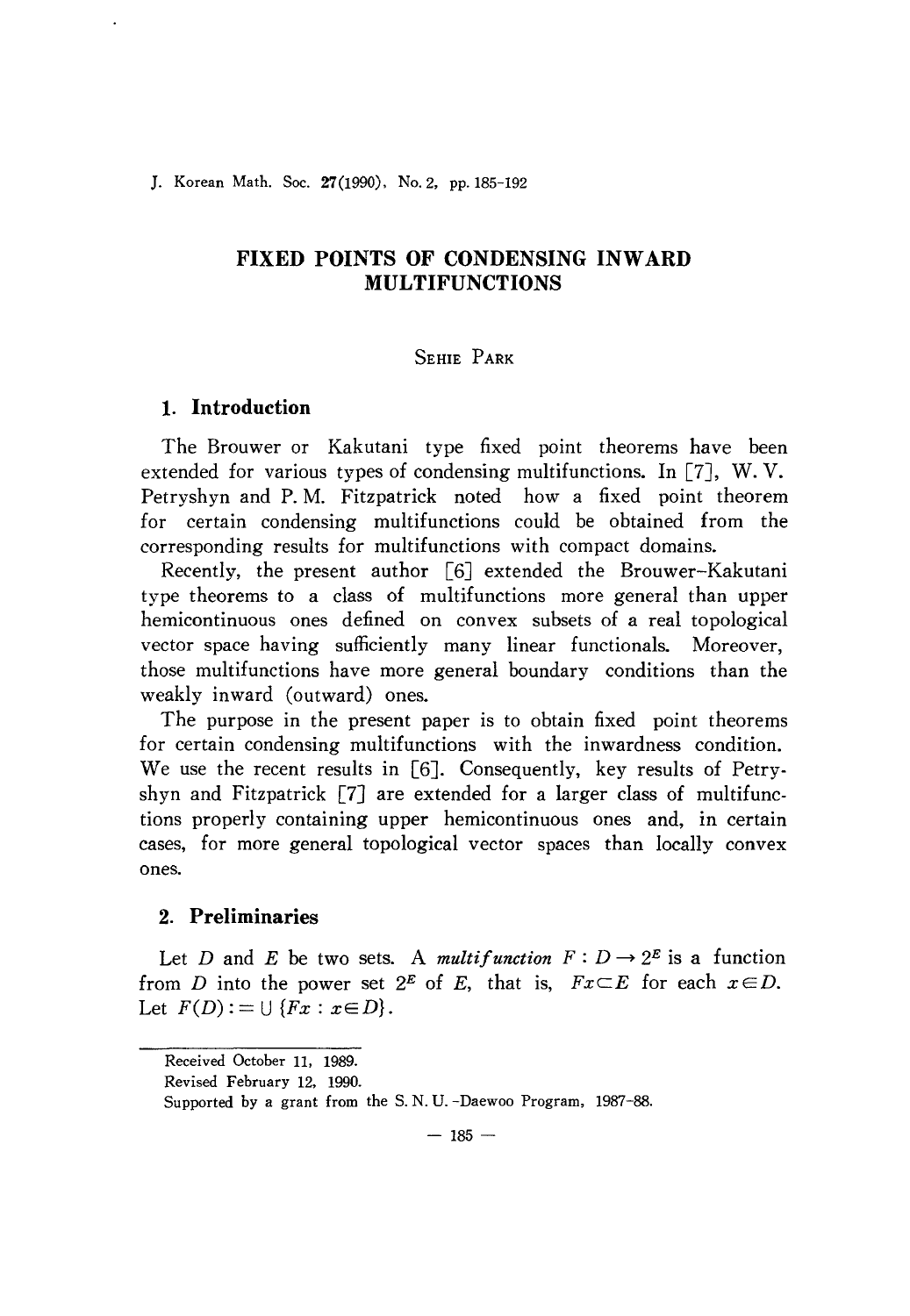Let *E* be a real Hausdorff topological vector space (t. v. s.) and *E\** the topological dual of *E.* A t. v. s. *E* is said to *have sufficiently many linear functionals* if  $E^*$  separates points of *E* (that is, for every  $x \in E$ with  $x\neq0$ , there exists an  $f\in E^*$  such that  $fx\neq0$ . By the Hahn-Banach theorem, every locally convex t. v.s.  $(l, c, s)$  has sufficiently many linear functionals, but not conversely.

Let *D* be a topological space, *E* a t.v.s., and  $F: D \to 2^E$ . Then

(i) *F* is *upper semicontinuous* (*u. s. c.*) if for each  $y_0 \in D$  and for each open set *U* in *E* containing  $F_{y_0}$ , there exists an open neighborhood N of  $y_0$  in D such that  $F(N) \subset U$ ;

(ii) *F* is *upper demicontinuous*  $(u, d, c)$  if for each  $y_0 \in D$  and for each open half-space  $H$  in  $E$  containing  $F_{y_0}$ , there exists an open neighborhood N of  $y_0$  in D such that  $F(N) \subset H$ ; and

(iii) *F* is *upper hemicontinuous*  $(u, h, c)$  if for  $f \in E^*$  and for any real *a,* the. set

$$
\{y\in D:\sup f(Fu)
$$

is open in D.

Note that u. s. c.  $\implies$  u. d. c.  $\implies$  u. h. c. and that if the multifunction is compact valued, then u.d.c.  $\iff$  u.h.c. If  $F, G: D \to 2^E$ are u. h. c., then so is. *F+G.*

If *F* is u. h. c., then the set  $\{y \in D : \sup f(Fy) \leq f(y)\}$  is open for any  $f \in E^*$ , but not conversely [6].

Let *cc(E)* denote the set of nonempty closed convex subsets of *E* and  $kc(E)$  the set of nonempty compact convex subsets of  $E$ . Bd,  $-$ , and co denote the boundary, closure, and convex hull, resp., with respect to  $E$ .

Let  $D \subseteq E$  be convex and  $x \in E$ . The *inward* and *outward* sets of *D* at  $x, I_D(x)$  and  $O_D(x)$ , are defined as follows:

$$
I_D(x) = x + \bigcup_{r>0} r(D-x), \quad O_D(x) = x + \bigcup_{r<0} r(D-x).
$$

A multifunction  $F: D \to 2^E$  is said to be *inward (outward,* resp.) if  $Fx \cap I_D(x) \neq \emptyset$  [ $Fx \cap O_D(x) \neq \emptyset$ , resp.] for each  $x \in \text{Bd } D\backslash Fx$ , and *weakly inward* (*outward*, resp.) if  $Fx \cap \overline{I}_D(x) \neq \emptyset$   $[Fx \cap \overline{O}_D(x) \neq \emptyset$ , resp.  $\exists$  for each  $x \in \text{Bd } D\backslash F_x$ .

For  $f \in E^*$  and *U*,  $V \subset E$ , let

$$
d_f(U, V) := \inf\{|f(u-v)| : u \in U, v \in V\}.
$$

If  $F$  is weakly inward (outward, resp.), then  $d_f(Fx, \bar{I}_D(x)) = 0$   $(d_f(Fx, \bar{O}_D(x)) = 0$ , resp.)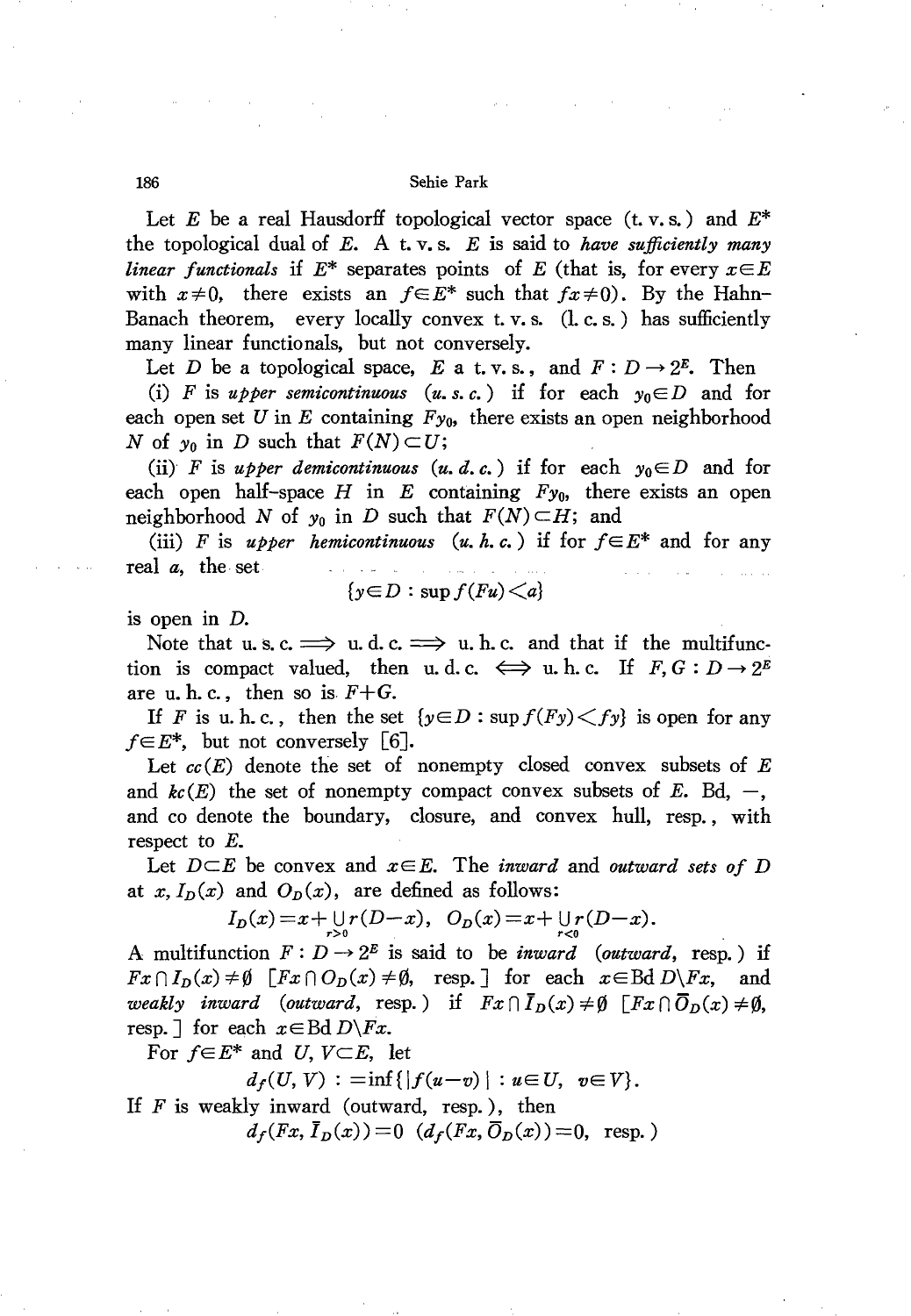holds for any  $f \in E^*$  and  $x \in B \times D \backslash F_x$ , but not conversely. See Jiang [2J.

A multifunction  $F: D \to 2^E$  is said to be *generalized condensing* if whenever  $Q \subseteq D$ ,  $F(Q) \subseteq Q$ , and  $Q \setminus \text{co}(F(Q))$  is relatively compact, then Q is relatively compact.

If C is a lattice with a minimal element, which we denote by  $0$ , a function  $\Phi: 2^E \to C$  is called a *measure* of *noncompactness* if

(1)  $\Phi(\overline{co}Q) = \Phi(Q)$  for each  $Q \in 2^E$ ,

(1)  $\Phi(\text{co}Q) = \Phi(Q)$  for each  $Q \in 2^E$ ,<br>
(2)  $\Phi(Q) = 0$  iff Q is precompact, and

(3)  $\Phi(A \cup B) = \max{\{\Phi(A), \Phi(B)\}}$  for each  $A, B \in 2^E$ .

For example, the set-measure of noncompactness  $\gamma$  and the ball-measure of noncompactness  $\chi$  satisfy  $(1)-(3)$ . See [7].

A multifunction  $F: D \to 2^E$  is said to be  $\Phi$ -condensing provided that if  $Q \subset D$  with  $\Phi(F(Q)) \geq \Phi(Q)$ , then Q is relatively compact.

The following are known [7J:

(i) Every multifunction defined on a compact set is  $\Phi$ -condensing.

(ii) If *E* is a l.c.s., every compact multifunction  $F: D \to 2^E$  is  $\Phi$ condensing if either *D* is complete or *E* is quasi-complete.

(iii) Every compact or  $\Phi$ -condensing multifunction is generalized condensing.

### 3. **Basic results**

The first two statements in this section are due to Petryshyn and Fitzpatrick [7]. The authors assumed local convexity of the underlying t. v. s. E, which is not necessary by closely examining their proofs.

LEMMA 3. 1. *Let E be a t. v. s., D a closed convex subset of E, and*  $F: D \rightarrow 2^E$ .

 $(1)$   $\lceil 7$ , *Lemma*  $1 \rceil$  *If*  $Q \subset D$ , *then there exists a closed convex set K*  $= K(F, D, Q)$  *with*  $Q \subset K$  *and*  $\overline{co}$   $\{F(D \cap K) \cup Q\} = K$ . (2) If *F* is inward, then so is  $F|D \cap K$ .

*Proof* of (2). For any  $x \in D \cap K$ , there exist  $z \in F_x$  and  $y \in D$  such that  $z=x+r(y-x)\in I_D(x)$  for some  $r>0$ , since F is inward and x  $E = D$ . Note that  $z \in Fx \subset F(D \cap K) \subset K$ . If  $1 > r > 0$ ,  $z = (1 - r)x + ry$  $\in D$  since *D* is convex. Hence,  $z \in D \cap K$  and  $z \in F_x \cap (D \cap K) \subset F_x$  $nI_{D\cap K}(x) \neq \emptyset$ . If  $r \geq 1$ , then  $y=r^{-1}z+(1-r^{-1})x \in K$  since  $z, x \in K$  and *K* is convex. Hence,  $y \in D \cap K$  and  $z = x + r(y - x) \in F_x \cap I_{D \cap K}(x) \neq \emptyset$ .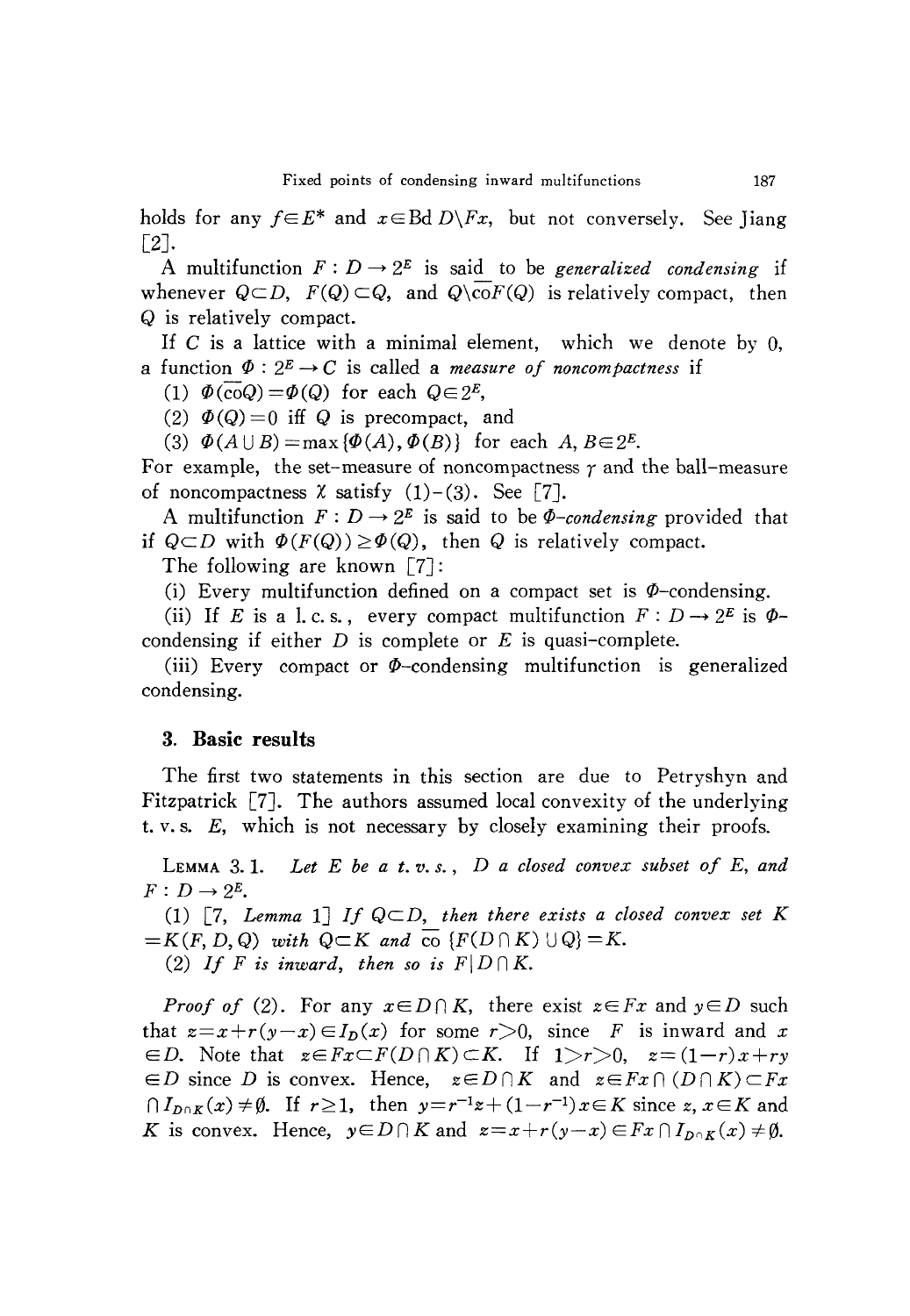A multifunction  $F: D \to 2^E$  is said to be *ultimately compact* if  $F(D \cap$ *K)* is relatively compact where *K=K(F, D, A)* and *A* is any precompact subset of *D* [7]. It is known that  $\begin{bmatrix} 7 \end{bmatrix}$  every generalized condensing multifunction is ultimately compact.

LEMMA 3.2. [7, *Proposition* 4J *Let E be a t. v. s., D a closed convex* subset of E, and  $F: D \rightarrow 2^E$  a  $\Phi$ -condensing inward multifunction. *Then for each precompact*  $QCD$ , *there exists a compact convex set*  $A \subseteq E$  *such that*  $Q \subseteq A$  *and*  $F$  *is inward on*  $A$ .

The following are given in our previous work [6].

THEOREM 3.3. Let E be a t.v.s.,  $K$  a nonempty compact convex *subset* of *E*, and  $F: K \to 2^E$  *a multifunction such that*  $\{x \in K : \text{supf}(Fx)$  $\langle f x \rangle$  *is open in K for any*  $f \in E^*$  *and that either* 

*(A)*  $E^*$  *separates points of*  $E$  *and*  $F: K \to kc(E)$ , *or* 

(B) *E is locally convex and*  $F: K \to cc(E)$ .

(1) If  $d_f(Fx, I_K(x)) = 0$  for any  $f \in E^*$  and  $x \in BdK \backslash Fx$ , then F *has a fixed point.*

(2) If  $d_f(Fx, \overline{O}_K(x)) = 0$  for any  $f \in E^*$  and  $x \in BdK \backslash Fx$ , then F *has a fixed point.* Further, *if*  $F$  *is*  $u$ ,  $h$ ,  $c$ ,  $h$ ,  $h$ en  $K \subset F(K)$ .

Note that Theorem 3. 3 generalizes a number of well-known Brouwer-Kakutani type fixed point theorems. See [5J, [6J.

THEOREM 3.4. *Let E be a t. v. s., K a nonempty compact convex subset* of *E*, and *F*,  $G: K \rightarrow 2^E$  *multifunctions.* Suppose that either

*(A)*  $E^*$  *separates points of*  $E$  *and*  $F, G: K \rightarrow kc(E)$ , *or* 

 $(B)$  *E is locally convex* and  $F, G: K \rightarrow cc(E)$  *such that Fx or Gx is compact for each*  $x \in K$ .

*Suppose that*  $S: = I + F - G$ , *where*  $I: K \rightarrow E$  *is the inclusion, satisfies the following*: *for each*  $f \in E^*$ ,

*(a)*  $\{x \in K : \sup f(Sx) \leq fx\}$  *is open in K, and* 

*(b)*  $d_f(Sx, \overline{I}_K(x)) = 0$  *for each*  $x \in BdK \backslash Fx$ .

*Then F and* G *have a coincidence point.*

Note that if *F* and *G* are u.h.c., then so is *S* in Theorem 3.4. Hence, Lee and Tan [4, Theorem 6] follows from Theorem 3.4 (B).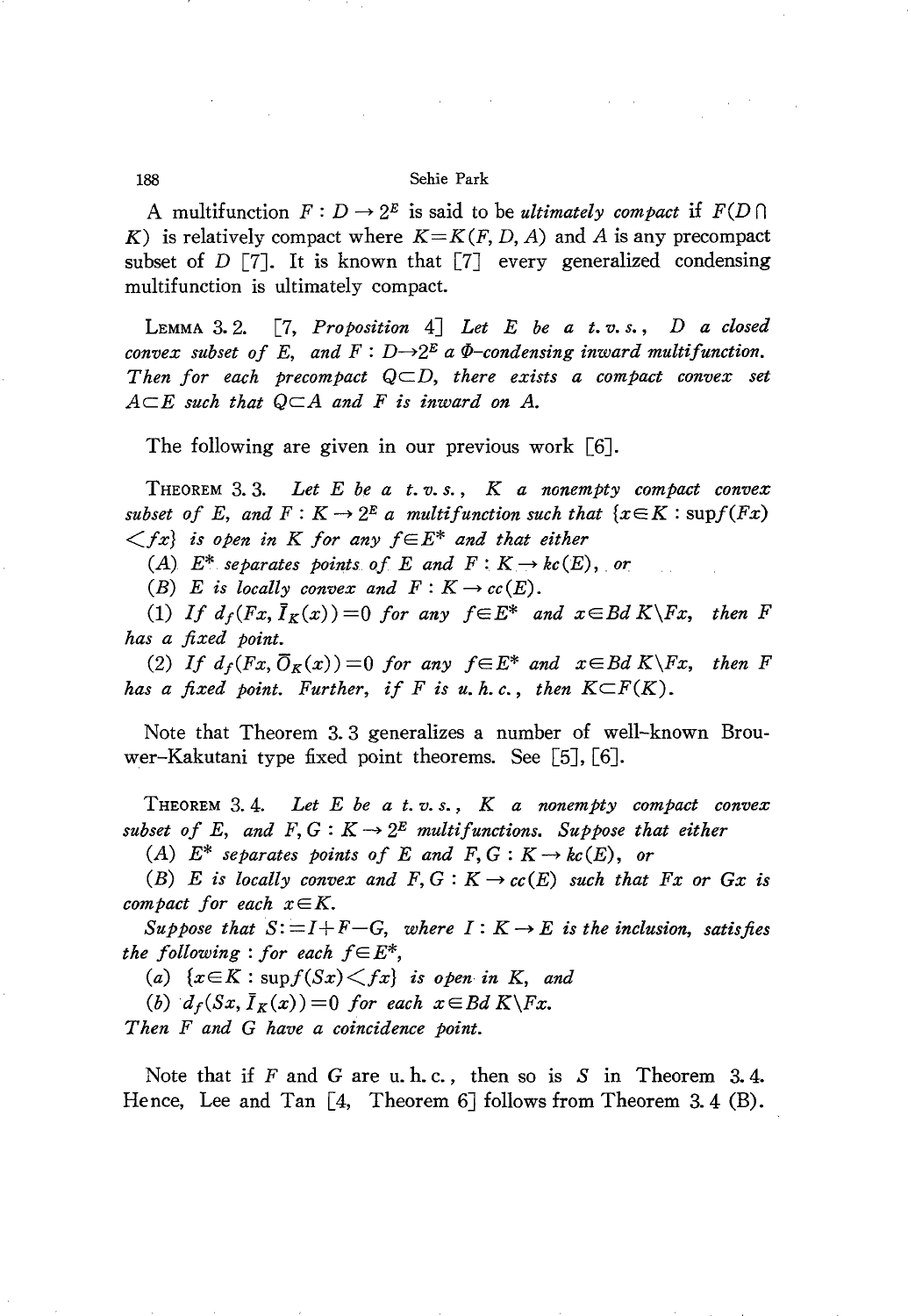The following is a consequence of Theorem 3.4 $(B)$ .

CoROLLARY 3.5 *Let E be a 1. c. s., K a nonempty closed bounded convex subset of* E, and  $F$ ,  $G$  :  $K \rightarrow cc(E)$  *multifunctions such that*  $Fx$  *or Gx is compact for each*  $x \in K$ *. If*  $S := I + F - G$  *is a*  $\Phi$ -condensing *multifunction satisfying (a), (b), in Theorem* 3.4, *and*

 $(c)$  *K is contained in*  $co(R(K) \cup Q)$  *for some relatively compact subset* Q *of E,*

*then F and* G *have a coincidence point.*

*Proof.* As in [3, Lemma], (c) implies that  $K$  is compact.

Note that Kim and Jeoung  $[3,$  Theorems 2-4] are consequences of Corollary 3. 5.

### 4. **Main results**

In this section, we improve results in [7].

THEOREM 4.1. Let E be a t.v.s. and  $D \in cc(E)$ . Suppose that either *(A)*  $E^*$  *separates points of*  $E$  *and*  $F, G : D \rightarrow kc(E)$ , *or* 

*(B) E is locally convex,* and  $F, G: D \rightarrow cc(E)$  *such that Fx or Gx is compact for each*  $x \in D$ .

*If*  $S:=I+F-G$  *is inward, the set*  $\{x \in D : \sup f(Sx) \leq fx\}$  *is open in D for each*  $f \in E^*$ , *and*  $D \cap K$  *is compact for*  $K = K(S, D, A)$  *where A is a nonempty subset of D, then F and* G *have a coincidence point.*

*Proof.* Note that  $D \cap K \in \mathbf{kc}(E)$ . By Lemma 3.1,  $S \mid D \cap K$  is inward. Hence, the conclusion follows from Theorem 3. 4.

In [7, Theorem 1J, the authors obtained the case (B) of Theorem 4. 1 for u. d. c. multifunctions  $F, G$ .

THEOREM 4. 2. *Let E, D, and F,* <sup>G</sup> *be as in Theorem* 4. 1. *If S :*  $=$ *I+F-G is* generalized condensing with  $S(D) \subset D$  and  $\{x \in D:$  $\sup f(Sx) \leq fx$  *is open in D for each*  $f \in E^*$ , *then F and G have a coincidence point.*

*Proof.* By the argument in the proof of [7, Proposition 1], there exists a nonempty compact convex set  $K \subset D$  satisfying  $\overline{co} S(K) = K$ . Then  $S/K$  has a fixed point by Theorem 3.4 or 4.1.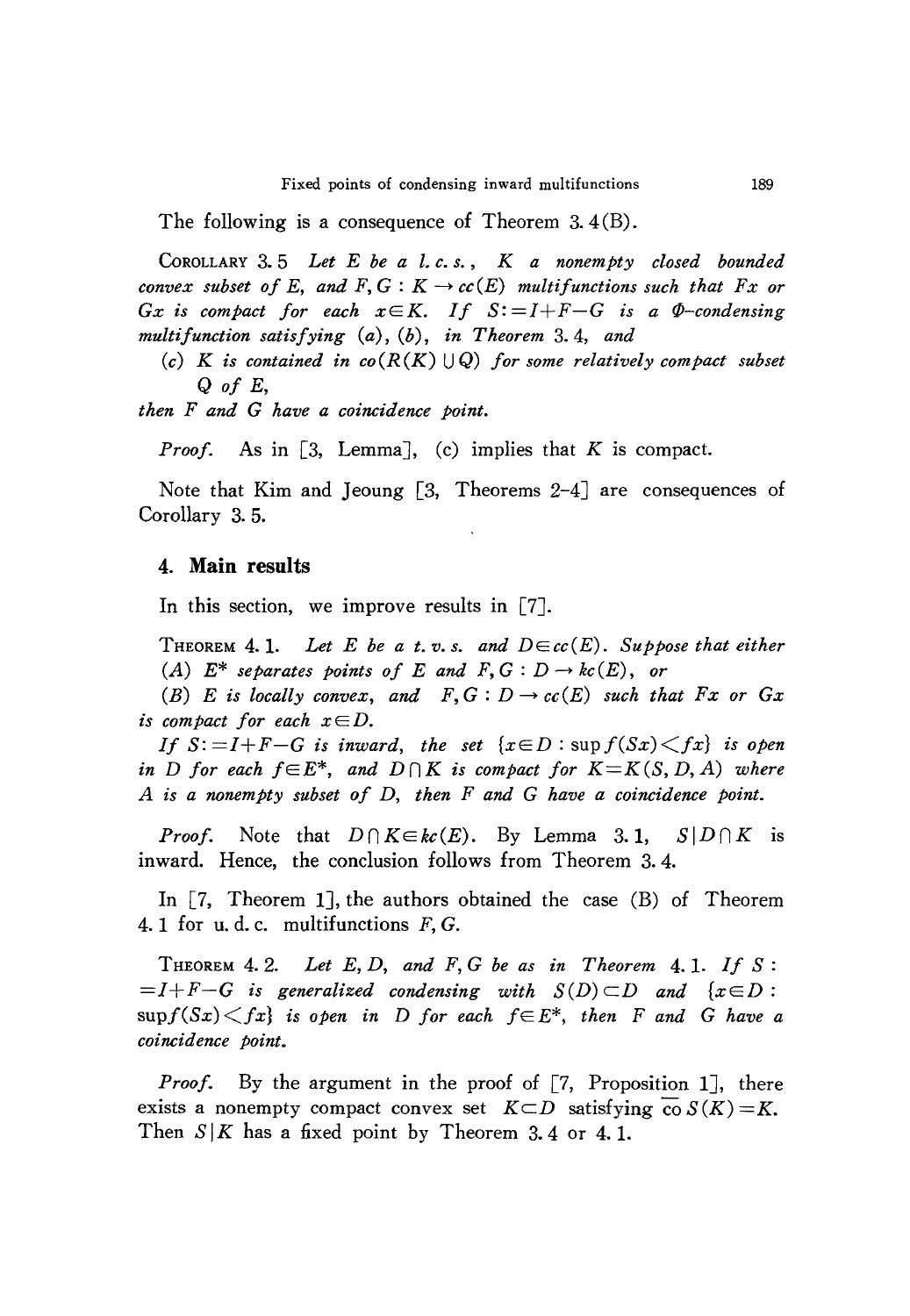In  $[7,$  Proposition 1], the authors obtained the case  $(B)$  of Theorem 4. 2 for an u. d. c. multifunction S.

THEOREM 4.3. Let E, D, and F, G be as in Theorem 4.1. If  $S := I + F - G$  is  $\Phi$ -condensing and inward, and  $\{x \in D : \sup f(Sx) \leq fx\}$  is *open* in D for each  $f \in E^*$ , then *F* and *G* have a coincidence point.

*Proof* 1. As in the proof of [7, Proposition 2], the set  $D \cap K$  in Lemma 3.1 can be seen compact, where  $K = K(S, D, \{x_0\})$  for some  $x_0 \in D$ . Therefore, by Theorem 4.1, we have the conclusion.

*Proof* 2. For any precompact set  $Q \subset D$ , say  $Q = \{x_0\}$  for some  $x_0$  $\in D$ , by Lemma 3.2, we have a compact convex set  $A \subset D$  such that  $S|A$  is inward. Now, by Theorem 3.4, we have the conclusion.

The case (B) of Theorem 4. 3 for u. d. c. multifunctions *F* and G reduces to [7, Proposition 2J.

By putting  $G=I$  in Theorems 4.2 and 4.3, we obtain the following fixed point result:

THEOREM 4.4. Let *E* be a *t.* v. s.,  $D \in cc(E)$ , and  $F : D \rightarrow 2^E$ . Suppose *that*  $\{x \in D : \text{sup } f(Fx) \leq fx\}$  *is open for each*  $f \in E^*$ , *and that either* (A)  $E^*$  *separates points* of *E* and  $F: D \to kc(E)$ , or

(B) *E is locally convex and*  $F: D \to cc(E)$ .

*If either <sup>F</sup> is (f)-condensing and inward or <sup>F</sup> is generalized condensing* and  $F(D) \subset D$ , then *F* has a fixed point.

For an u.d.c. multifunction F, Theorem 4.4(B) is due to Petryshyn and Fitzpatrick [7, Corollary 2J.

THEOREM 4.5. Let E be a quasi-complete l.c.s. and  $D \in cc(E)$ . If  $F: D \to cc(E)$  *is altimately compact and inward, and*  $\{x \in D : \text{sup } f(Fx) \}$  $\langle f(x) \rangle$  *is open for each*  $f \in E^*$ , *then F has a fixed point.* 

*Proof.* By Theorem 4. 1(B) with  $G=I$ , it suffices to show that  $D \cap I$ *K* is compact for  $K=K(F, D, \{x_0\})$  and  $x_0 \in D$ . Note that  $F(D \cap K)$ is relatively compact and  $K = \text{co} \{ F(D \cap K) \cup \{x_0\} \}$ . Since in a quasicomplete 1. c. s., the convex closure of a precompact set is compact, K is compact, and so is  $D \cap K$ .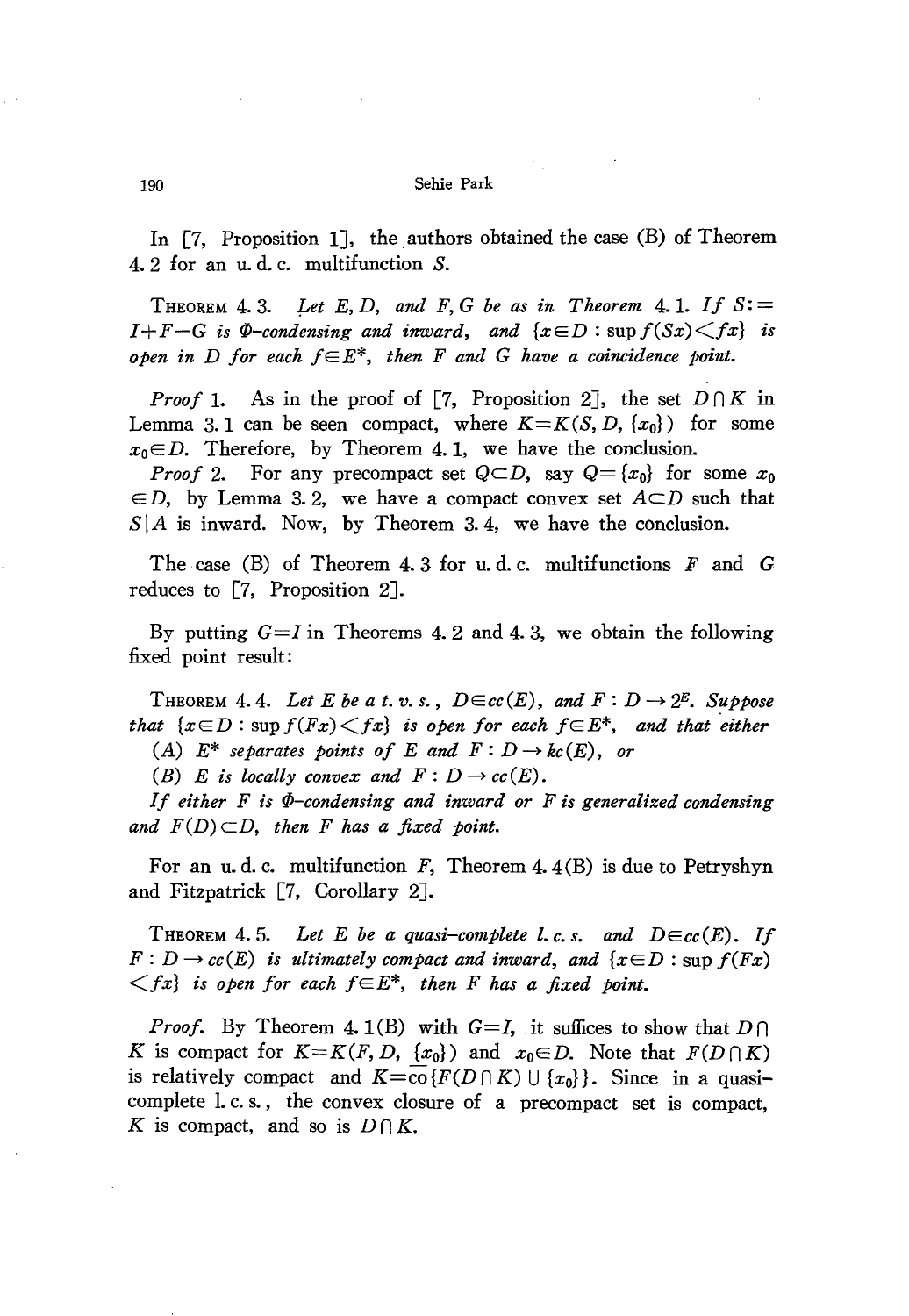For an u.d.c. multifunction  $F$ , Theorem 4.5 reduces to [7, Proposition 3<sup>1</sup>.

As noted in [7J, Theorems 4. 4 and 4. 5 contain earlier generalizations of the Brouwer or Kakutani fixed point theorem due to Browder, Ky Fan, Glicksberg, Bohnenblust and Karlin, Halpern, Reich, Danes, and Himmelberg et al. See  $\lceil 7 \rceil$  and  $\lceil 5 \rceil$ .

It is open whether Theorems 4.4 or 4. 5 hold for a weakly inward multifunction F. It is also open whether Theorem 4.5 holds for a t.v.s. *E* on which *E\** separates points.

Note that for a real Banach space  $E$  and an u.s.c.  $\gamma$ -condensing multifunction  $F$ , Theorem 4.4 holds for the weakly inward case. This is due to K. Deimling [1].

For the definition of  $k-\Phi$ -contraction, see [7].

Finally, we note that  $[7,$  Theorem 2] holds for more general setting as follows:

THEOREM 4.6. Let  $\Phi$  be either  $\gamma$  or  $\chi$ , E a l.c.s., and  $D \in cc(E)$ *such that either*  $E$  *is quasi-complete or*  $D$  *is complete. Suppose that*  $F: D$  $\rightarrow$  *cc*(E) *is a* 1- $\Phi$ -contraction and inward, and { $x \in D$ : sup  $f(Fx) \leq fx$ } *is open for each*  $f \in E^*$ , *and assume that whenever*  $\{x_n\} \subset D$  *with*  $y_n \in E$ *Fx<sub>n</sub> for each n and*  $x_n - y_n \to 0$ , *then there exists an*  $x \in D$  *with*  $x \in Fx$ . *Then F has a fixed point.*

*Proof.* Just follow the proof of [7, Theorem 2] using Theorems 4.1 and 4.4.

Note that  $[7,$  Theorem 2] is just Theorem 4.6 for an u.d.c. F, and that [7, Corollary 3J also holds for u. h. c. multifunctions.

#### **References**

- 1. K. Deimling, *Fixed points of weakly inward multis,* Nonlinear Analysis, TMA 10(1986), 1261-1262.
- 2. ]. ]iang, *Fixed point theorems for paracompact convex sets,* Acta Math. Sinica, N. S. 4(1988), I, 64-71, II, 234-241.
- 3. W. K. Kim and K. S. ]eoung, *Fixed point theorems for weakly inward multimaps,* Bull. Korean Math. Soc. 24(1987), 145-149.
- 4. C. -M. Lee and K. -K. Tan, *On Fan's extensions of Browder's fixed point theorems for multi-valued inward mappings,* ]. Austral. Math. Soc. **26**